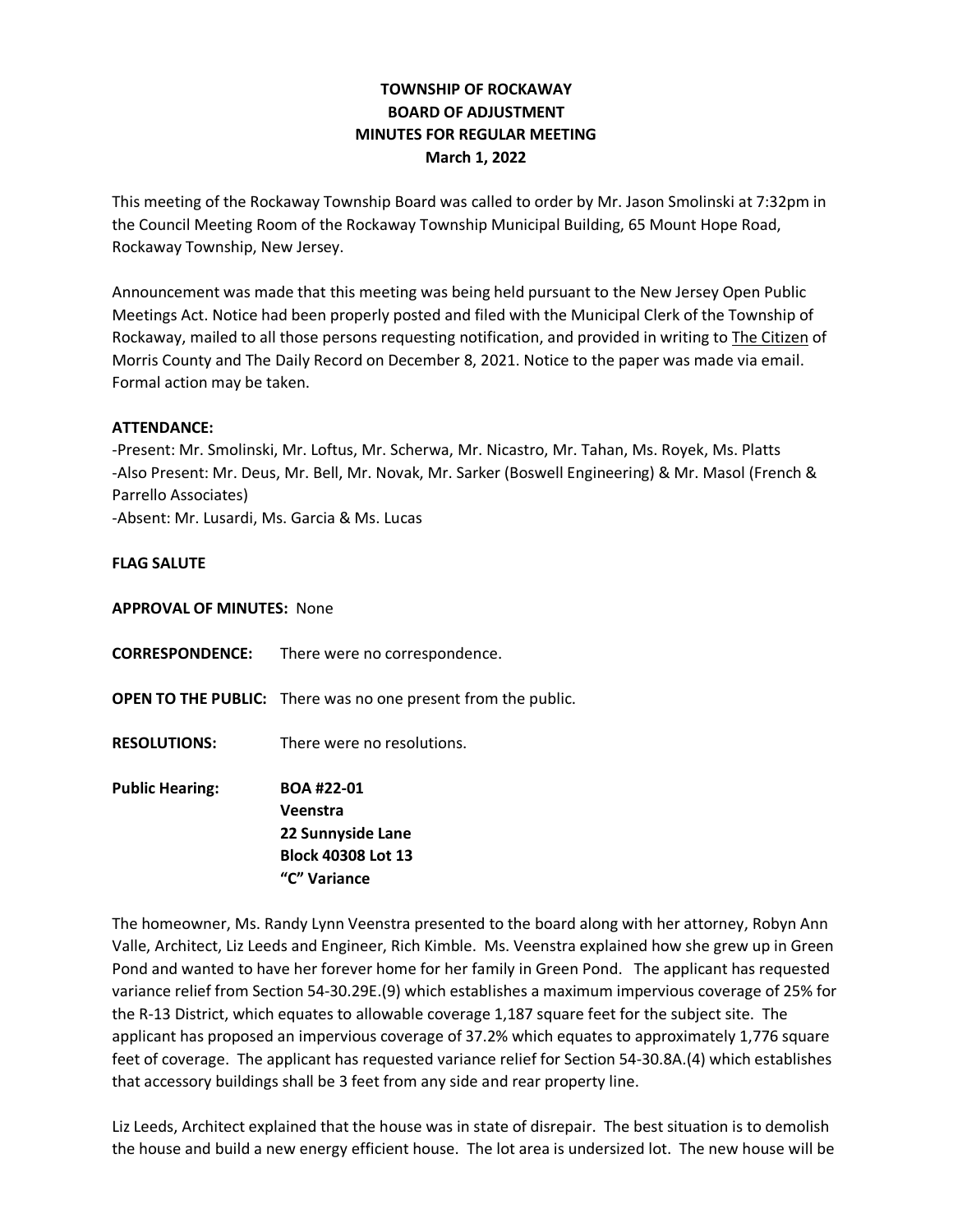constructed to fit into Green Pond Community. Approval from the Green Pond Corporation was granted. And they will comply with all of Green Pond restrictions. Any trees that are removed will be replaced. There will be grass in the front and back of the house. The upstairs office will be used strictly as a home office for the couple and it will not be a bedroom. The loft in the garage will only be used for seasonal storage, there will be no plumbing installed. There will be parking for 3 cars in the driveway. The asphalt driveway will be removed and will be replaced with pervious pavers. The impervious coverage is 61.4% and will be going to 37.2%. It was also discussed that Gutters & Downspouts will be directed away from the neighbors' properties.

Rich Kimble, Engineer explained that all demo work will be done by his company. No change in grade of the property, there will be no run off on this property due to removing asphalt and installing pervious pavers.

Meeting was opened to the public, no one from the public spoke, meeting closed to the public.

Ms. Valle explained that the new house and garage will benefit the neighborhood. They are taking down an older house and putting up a brand new one. The impervious coverage will be decreasing. There will be no substantial detriment to the public good.

Mr. Nicastro made a motion to approve, seconded by Mr. Loftus, with approvals by Mr. Smolinski, Mr. Scherwa, Mr. Tahan, Ms. Royek & Mr. Deus. Abstain by Ms. Platts.

> **BOA #22-02 Cohen 223 White Meadow Road Block 21002 Lot 15 "C's" Variance**

The homeowner, Mitchell Cohen presented to the board along with his attorney, Jason Rittie and Engineer Thomas Graham from Dykstra Walker Design Group. Mr. Cohen had approvals in 2007 to build but had to delay due to the fact that he did a 3-year tour in Iraq. When he returned in 2010, he moved to California for 7 years. He is coming back to the board for approvals to build a house for his daughter. This house is smaller than the original house that was approved in 2007. The applicant has requested variance relief from Section 54-30.10I(4) which establishes that on slopes 25% or greater, vegetation shall not be stripped from more than 15% of the slopes, Section54-30.12B.(2) which establishes a maximum driveway width of 22 feet, whereas the applicant has proposed a driveway width of 24 feet, Section 54-30.12B.(3)(b) which establishes a maximum slope of 12.5% whereas the applicant has proposed a slope of 15% and Section 54-30.8E.(2) which establishes that all fences and walls be set-back from any property line a distance that is not less than one-half the height of the fence or wall. The retaining wall nearest the southerly property line has a height 9.6 feet.

The application was deemed complete by Mr. Tahan, seconded by Ms. Platts with unanimous approval.

Mr. Rittie explained that the house Mr. Cohen is proposing to build is smaller than the house that was approved in 2007. The foundation will contain a one-car garage, office and mechanical room. The first floor will contain a kitchen, living room, two bedrooms, 2 bathrooms, a closet and a deck. The second floor will consist of an attic space. Mr. Novak asked the applicant that the office was for personal use and not for outside business and that was confirmed with the applicant, personal use only.